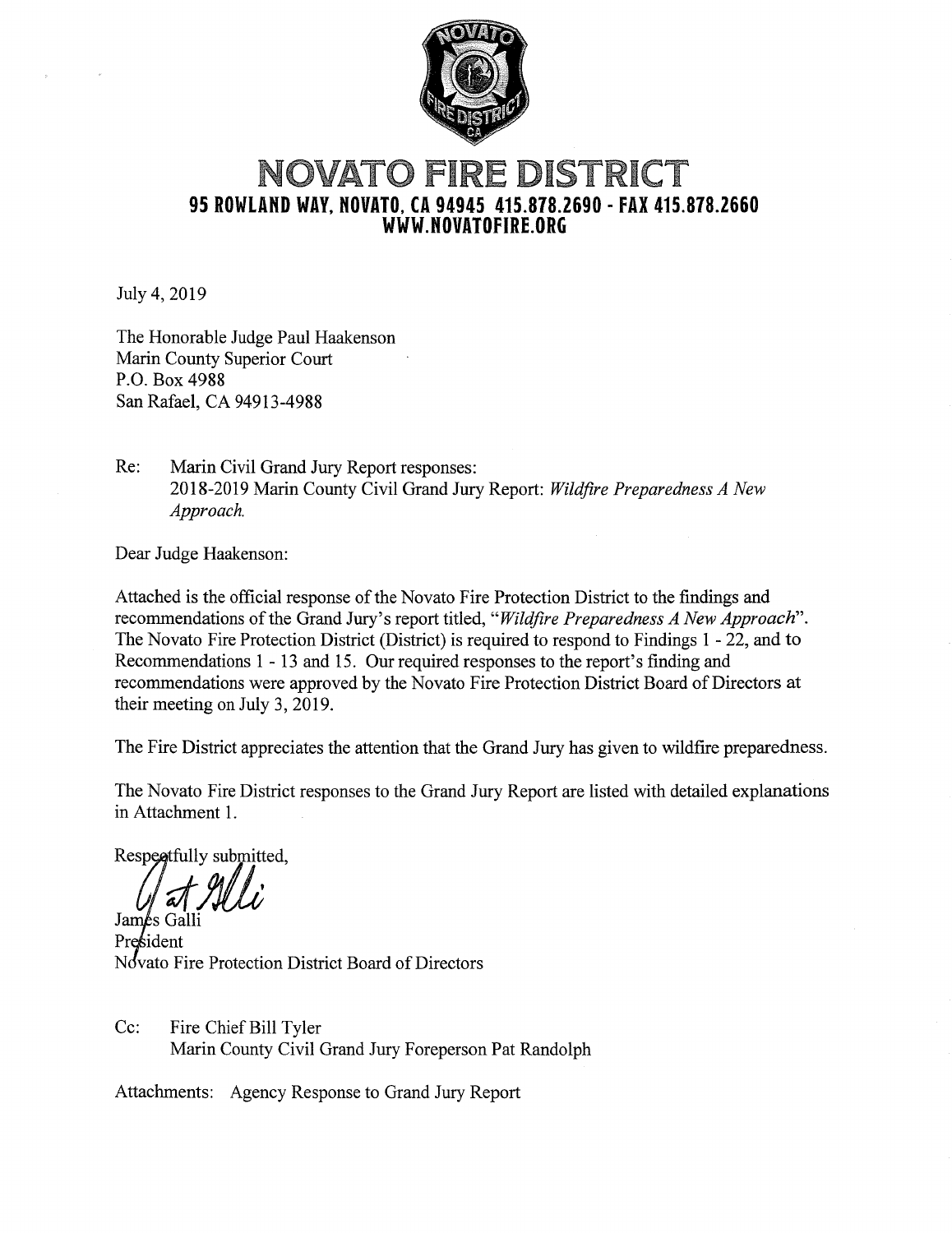#### **AGENCY RESPONSE TO GRAND JURY REPORT**

Report Title: **Wildfire Preparedness: A New Approach** 

| Report Date: April 18, 2019 |                                              | Response Date: July 18, 2019 |  |
|-----------------------------|----------------------------------------------|------------------------------|--|
|                             | Agency Name: Novato Fire Protection District | Agenda Date: July 3, 2019    |  |
| Response by: Bill Tyler     |                                              | Title: Fire Chief            |  |

#### **FINDINGS**

- **I** (we) agree with the findings numbered: 1, 2, 3, 5, 7, 8, 9, 14, 15, 18, 19
- I (we) disagree *partially* with the findings numbered: 4, 6, 11, 12, 13, 16, 17, 20
- I (we) disagree *wholly* with the findings numbered: 10, 21, 22

(Attach a statement specifying any portions of the findings that are disputed; include an explanation of the reasons therefor.)

#### **RECOMMENDATIONS**

- Recommendations numbered 5, 6, 12 have been implemented. (Attach a summary describing the implemented actions.)
- Execommendations numbered  $1, 2, 3, 4, 9, 10, 11, 15$  have not yet been implemented, but will be implemented in the future.

(Attach a timeframe for the implementation.)

• Recommendations numbered require further analysis.

(Attach an explanation and the scope and parameters of an analysis or study, and a timeframe for the matter to be prepared for discussion by the officer or director of the agency or department being investigated or reviewed, including the governing body of the public agency when applicable. This timeframe shall not exceed six months from the date of publication of the grand jury report.)

• Recommendations numbered  $\frac{7, 8, 13}{2}$  will not be implemented because they are not warranted or are not reasonable.

(Attach an explanation.)

Date:  $\pi$  7/3/2019 Signed:  $\pi$  5  $\pi$  9/1.

Number of pages attached 12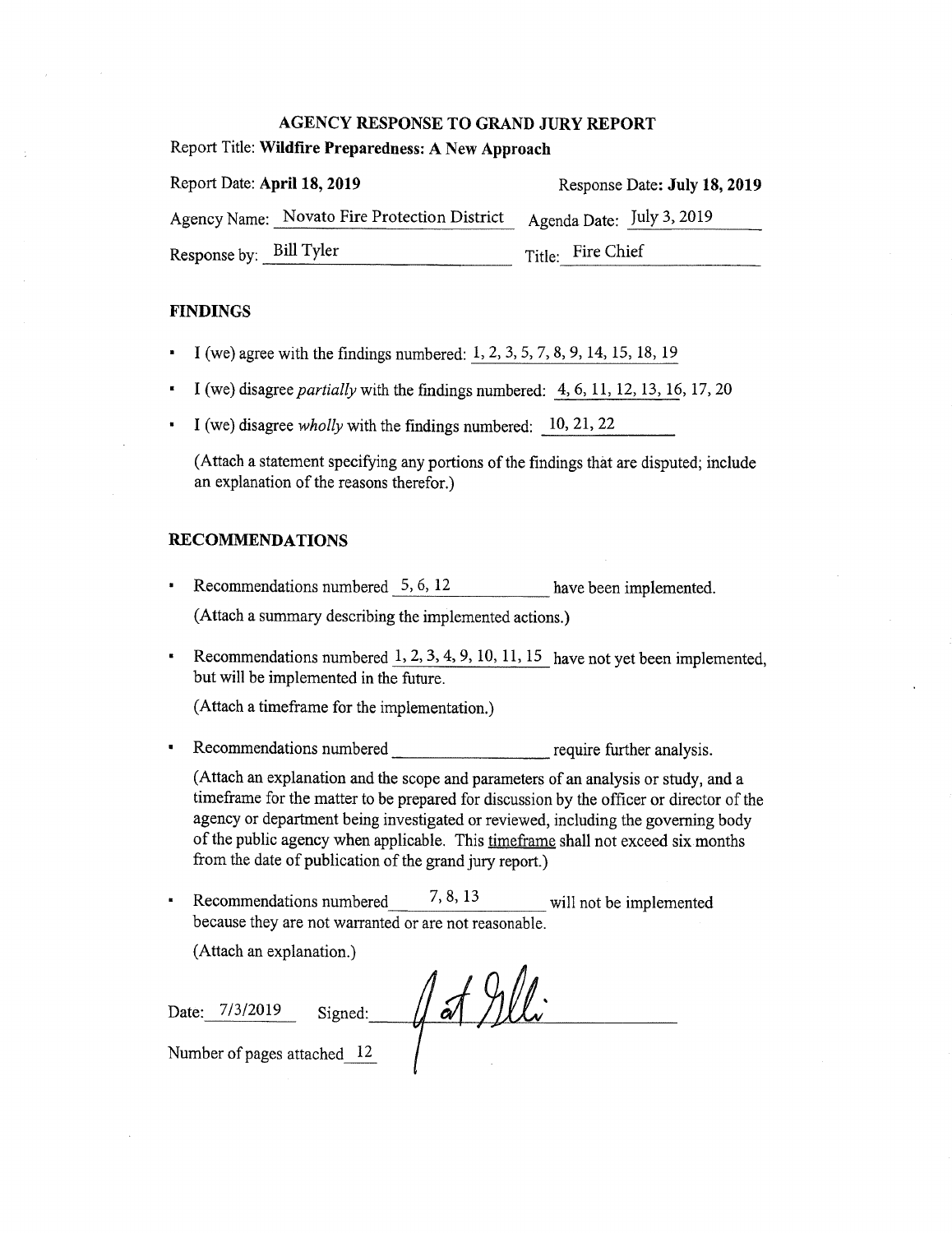## Novato Fire Protection District Responses to the 2018-2019 Marin County Civil Grand Jury Report: *Wildfire Preparedness A New Approach*

## RESPONSE TO MARIN CIVIL GRAND JURY FINDINGS:

## F1. Existing vegetation management codes are both inconsistent and inconsistently enforced.

## Response: **Agree.**

State and local fire codes addressing vegetation management for both public and private lands, as well as local fire agency policies differ; as do inspection and enforcement procedures.

## **F2. There are not enough trained vegetation inspectors or fuel reduction crews.**

#### Response: **Agree.**

Although fire agencies are doing their best to reduce vegetation around existing homes, additional resources and dedicated staff are necessary to enhance existing efforts. The cost of these resources and staff is significant, and new or increased funding sources would be required.

## **F3. Current vegetation enforcement procedures are slow, difficult and expensive.**

Response: **Agree.** 

Legal due process requirements by their nature are not designed to be particularly fast or efficient.

## **F4. Government agencies and safety authorities cannot currently manage vegetation on public lands.**

## Response: **Partially Disagree.**

The Novato Fire District (NFD) properly manages 100% of the vegetation on its own properties. NFD does not have authority to manage vegetation on other public lands; a coordinated countywide effort could help bring focus and consistency to other Marin County agencies and municipal governments, as well as potentially additional resources, to enhance existing efforts on all public lands.

Government agencies and safety authorities can and do manage vegetation on public lands over which they have jurisdiction to the extent that resources and funding are available. Much more can be done, which is one of the many reasons the Marin cities, towns, fire agencies and County have formed a working group to explore the creation of a countywide wildfire public safety program to be funded by a tax measure on the March 2020 ballot.

## **F5. All property owners are responsible for vegetation management on their property, yet they are not sufficiently educated about vegetation management and many do not have the physical and financial resources to create defensible space.**

## Response: **Agree.**

Although education has been provided by NFD and other individual fire agencies and FIRESafe Marin, we agree that education efforts need to be understood by broader sections of the community. NFD has initiated the hiring of one or more limited-term, fulltime Wildfire Mitigation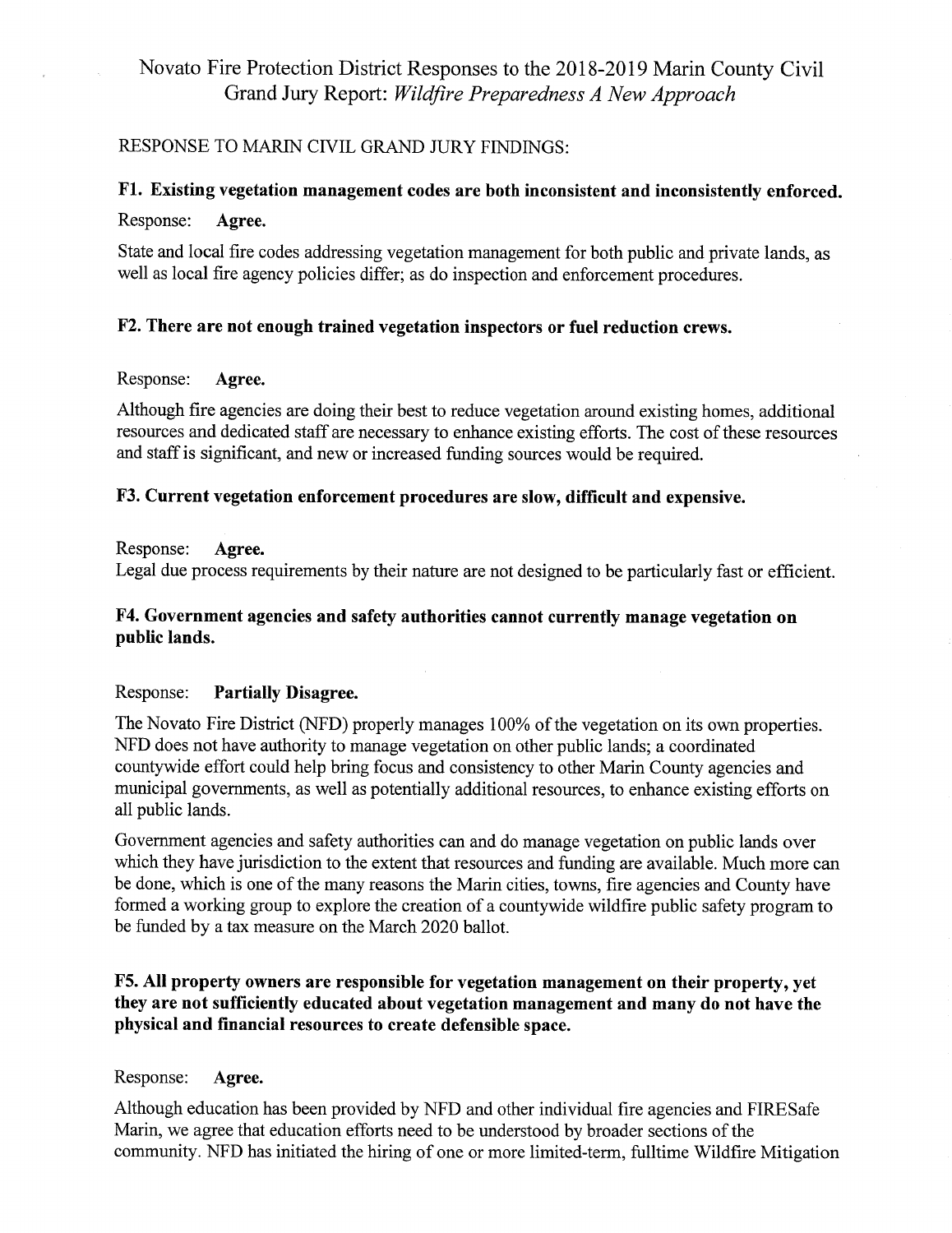Specialists as funds allow, to go door to door in our Wildland Urban Interface (WUI) Areas, to meet with property owners and evaluate the defensible space and ignitability of the structures in those areas. In addition, our matching grant program has been expanded to be an incentive. A Marin County wide grant program should be considered for those that may not have the physical or financial means to complete necessary work.

## **F6. Wildfire preparedness education is inconsistent and fails to reach most citizens, especially parents of young children.**

#### Response: **Partially Disagree.**

Education is offered in a fairly consistent fashion countywide by the fire agencies and FIRESafe Marin. The demographics of our hosted meetings/forums and exercises generally lack a younger demographic - especially parents of young children. Novato Fire holds an annual open house and participates in local community events such as the Novato Art and Wine festival, Tour of Novato, National Night Out, 4<sup>th</sup> of July Parade staffing information booths and providing wildfire preparedness materials to all demographics. The fire engines and fire fighters are a big draw for families with small children. We regularly use this opportunity to communicate with families and have face to face interactions, often following up with free home evaluations and other fire hazard follow ups.

#### **F7. The most effective method of education is person to person in neighborhoods.**

#### Response: **Agree.**

Defensible space home evaluations with a trained professional are the preferred and best method for educating residents. NFD has initiated the hiring of one or more limited-term, fulltime Wildfire Mitigation Specialists as funds allow, to go door to door in our Wildland Urban Interface (WUI) Areas, to meet with property owners and evaluate the defensible space and ignitability of the structures in those areas. In addition, our fire crews are annually assigned to go to neighborhoods in high fire hazard areas, and provide door hangers with specific information on steps homeowners can take to reduce wildfire hazards. They engage in meaningful conversations and provide advise based on their experiences defending homes in other communities during the fire season.

## F8. Although Marin has 30 plus Firewise neighborhoods, the most in California, they only **cover a small percentage of population and land.**

#### Response: **Agree.**

We agree that Firewise Neighborhoods are a great mechanism for bringing communities and neighborhoods together. Their numbers and size are steadily growing. Novato currently has 7 Firewise designated neighborhoods, and we expect to grow to 10 by the beginning of this summer. They provide an annual, ongoing commitment to get organized, do a neighborhood wildfire assessment, and create an action plan, implement a fuel reduction or wildfire outreach event, commit a minimum of \$25.00 per household, and effectively reduce hazards and risks year after year.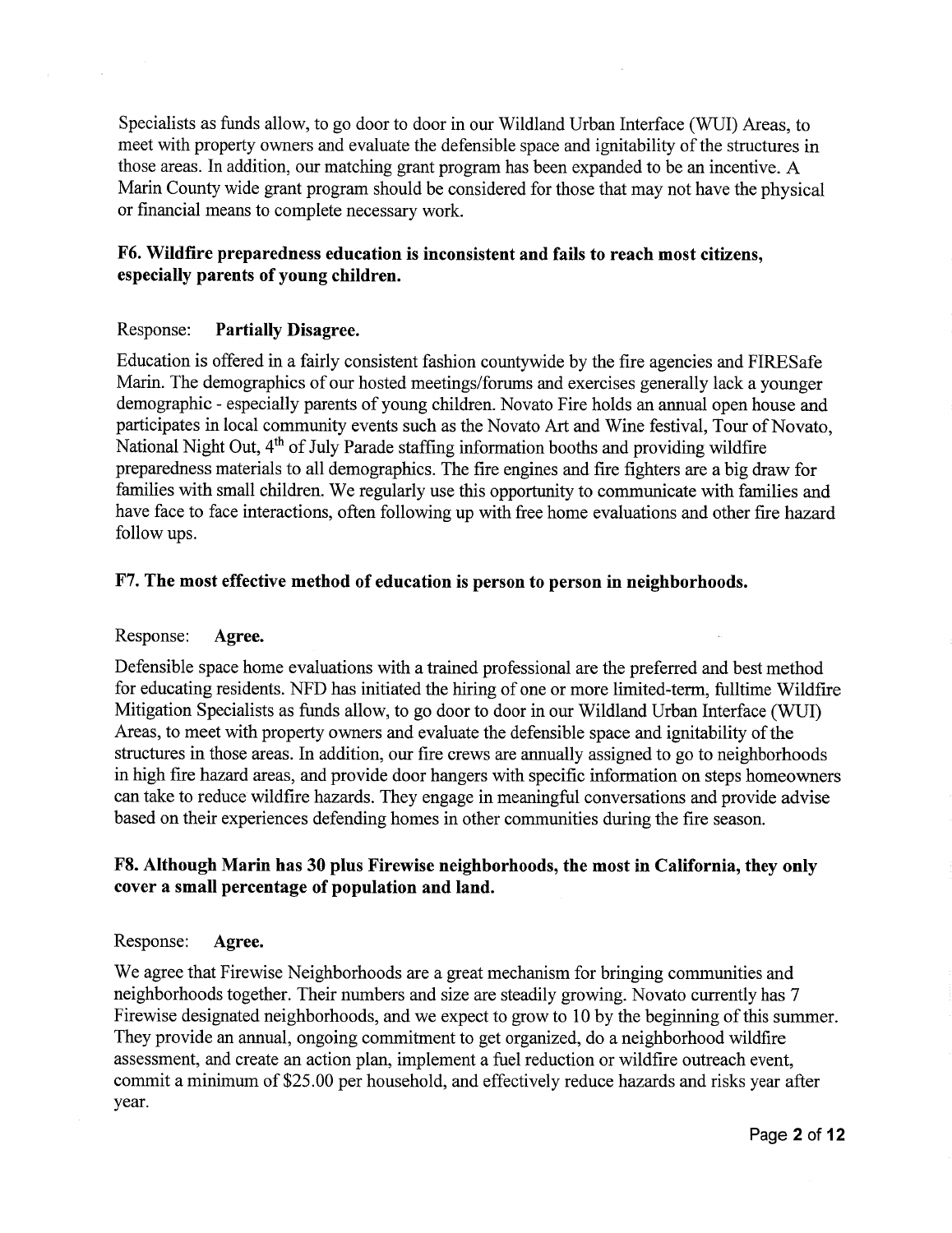## F9. Sufficient public funds have not been provided to sustain comprehensive wildfire preparedness education.

#### Response: Agree.

Generally, fire agencies are funded for response and mitigation of emergency incidents. Development into the Wildland Urban Interface and climate change, with attendant major fires in recent years, are requiring resources greater than those currently available to local municipalities and fire agencies.

#### F10. Educating the public requires a different set of skills than firefighters usually have.

#### Response: Wholly Disagree.

Firefighters have experience that adds value to educating the public; however in Novato, their primary responsibilities are focused on readiness and emergency response to over 6300 calls annually. NFD has a wildfire preparedness door hanger program whereby fire crews drive through wildland urban interface areas and meet with neighbors providing advice on reducing neighborhood hazards. These interactions will sometimes generate additional follow up by prevention staff to either provide additional education and resources, and sometime enforcement to observed fire hazards. Dedicated public education staff and defensible space home evaluators can spend more quality time on task than Firefighters.

## F11. Any hesitation to use the WEA system can be deadly even if its alerts might reach people outside of its intended target zone.

#### Response: Partially Disagree.

All appropriate emergency alert systems should be used to the fullest capacity as soon as possible depending on the conditions and needs to maximize safety. The WEA system is not geographically specific and can bleed over to areas where evacuations are not necessary. This would result in adding unnecessary traffic to already congested roadways impeding evacuation egress of those most affected. We agree it is a useful tool, but it must be well-coordinated between the incident commander, local law enforcement agencies, and Sheriff's Office of Emergency Services.

## F12. Alert Marin sends the most accurately targeted warnings to endangered populations, but it reaches too few residents because it is not well publicized. Both Alert Marin and Nixle require opt-in registration, a serious design flaw.

#### Response: Partially Disagree.

Nixle and Alert Marin are two very different systems. Nixle, by design, is an "opt-in" solution providing general information to the public. Alert Marin, however, is an emergency notification system. Listed and unlisted/blocked Marin County landline and VoIP (Voice over Internet protocol) phone numbers are already included in our emergency notification system (Alert Marin),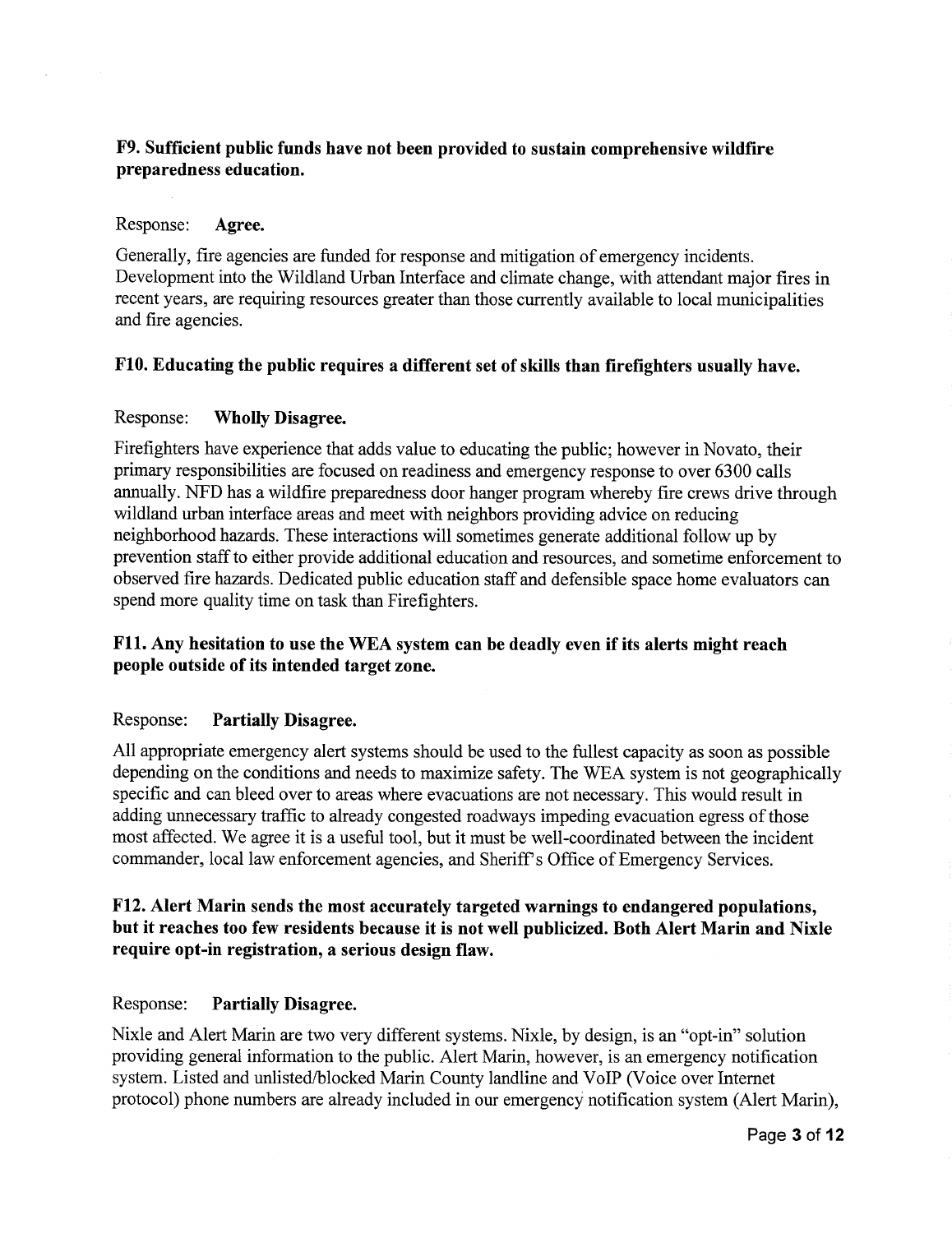unless the owner specifically requests to have their phone number opted-out. Cell phone numbers are not included in Nixle and do require registration in our Self-Registration Portal. We agree that more of our residents need to "opt-in" with their cell phone numbers. Additionally, we support changes in State law mandating that cellular information be accessible with an "opt-out" provision like landlines and VoIP data. OES is also pursuing newly available authority to cooperate with utility companies to obtain customer cell phone numbers for these purposes.

Nixle and Alert Marin information is publicized at almost every community event hosted by Fire Agencies, Law Enforcement and OES, with information also available on social media and agency websites.

## **F13. Sirens could be a useful and reliable warning system if their numbers and locations were increased to broaden their reach and if they were enhanced with a customized message through LRAD.**

#### Response: **Partially Disagree.**

Long Range Acoustical Device (LRAD) is the name brand of one type of acoustical notification system. These system have limited reach and little or no ability to be heard inside buildings or vehicles. Local testing in Marin has provided mixed results based on topography and other outdoor existing noise. This type of system will not be effective in many areas of the County.

## **F14. In the WUI and in many town centers, infrastructure and roads are inadequate for mass evacuations.**

Response: **Agree.** 

The existing roadway system was not designed specifically for mass evacuation.

## **F15. Evacuation routes are dangerously overgrown with vegetation and many evacuation routes are too narrow to allow safe passage in an emergency.**

#### Response: **Agree.**

Novato and Marin County has many narrow roads with limited access and overgrown vegetation, often in sloped and difficult terrain. Much of the vegetation encroachment into the road right of way is the responsibility of homeowners. Public works agencies regularly work with fire agencies identifying and working in the most critical areas.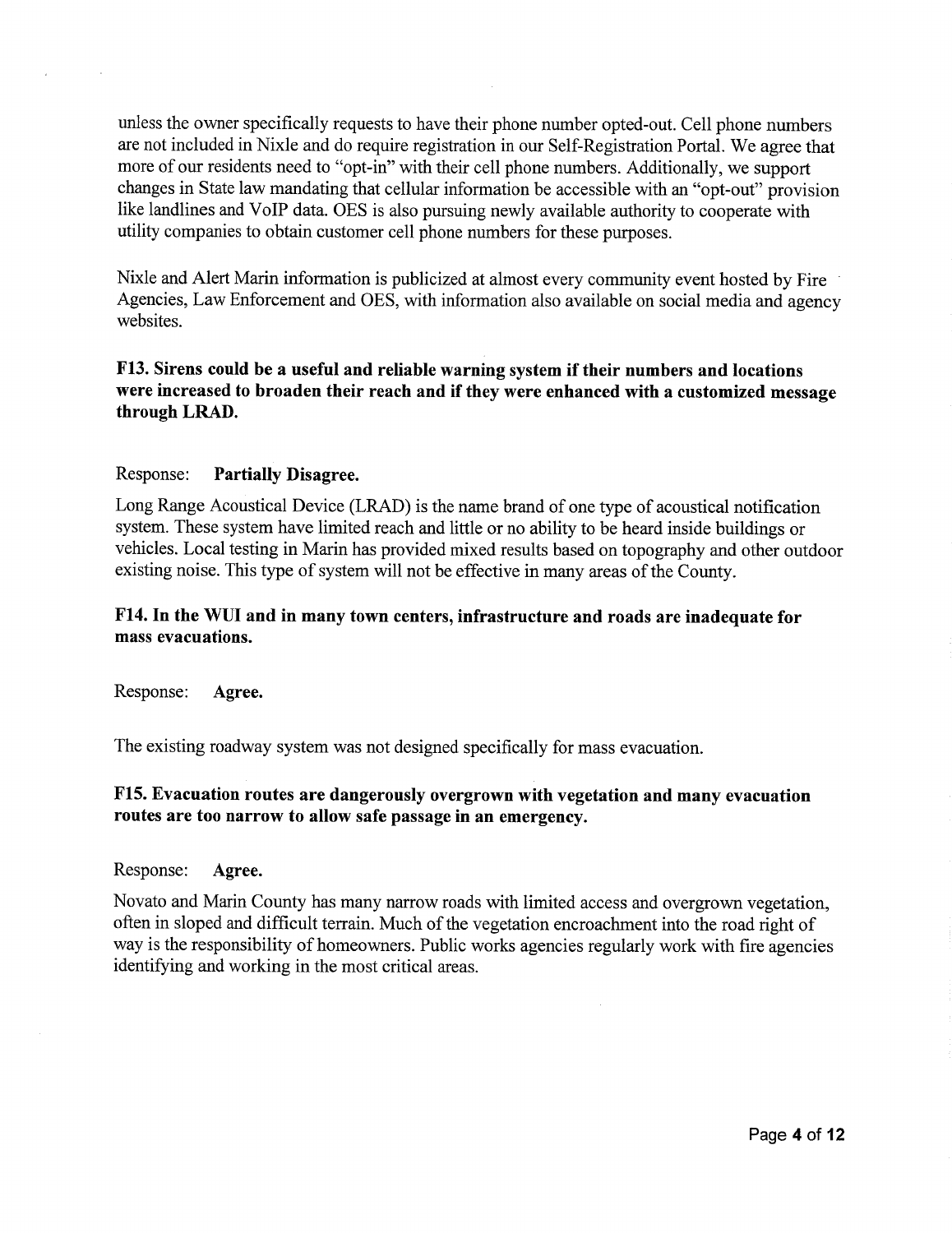## **F16. Emergency planners often do not publicize evacuation routes due to their mistrust of the public.**

#### Response: **Partially Disagree.**

In 2009 the Marin County Fire Agencies developed mutual threat zone maps, pre-identifying primary and secondary evacuation routes as well as evacuation zones. This information is available for first responders to access in conventional paper maps or online. It has also been made available to mutual aid responders outside of Marin County. The Novato Fire District is working with the Novato Police Department and are in the process of making new evacuation maps publicly available. Other Marin fire and law agencies are doing this as well. In addition, we are identifying areas of temporary refuge as an alternative to mass evacuation by car, in order to give the public information on finding location(s) near where they live to relocate to during a fire that can be reasonably safe until the fire passes, and then they could be safely evacuated out of the area.

We do caution residents to take personal responsibility and identify and regularly travel different routes away from their home. Wildland fires can be very dynamic and depending on wind and topography can change direction with little to no warning. A pre-identified evacuation route may not be the safest route for residents to take depending upon the specific type and location of the incident.

## **F17. Town councils, planners, and public works officials have not addressed traffic choke points, and, in some instances, they have created obstacles to traffic flow by the installation of concrete medians, bump outs, curbs, speed bumps, and lane reductions.**

#### Response: **Partially Disagree.**

Although we agree that more needs to be done, we do not agree that public officials have not attempted to address these issues to date. Additionally, while we agree that traffic flow in an evacuation warrants renewed attention in our circulation planning, many of the elements labeled as "obstacles to traffic flow" by the Grand Jury are intended to increase public safety on a daily basis under regular conditions. Each agency must weigh these daily safety concerns against the use of roads during an evacuation.

#### **F18. No studies have been performed to determine how long it would take to evacuate entire communities via existing evacuation corridors.**

#### Response: **Agree.**

The fire chiefs are exploring opportunities with technology companies and higher educational institutions studying this type of work. Large scale evacuation planning needs further study and development within Marin.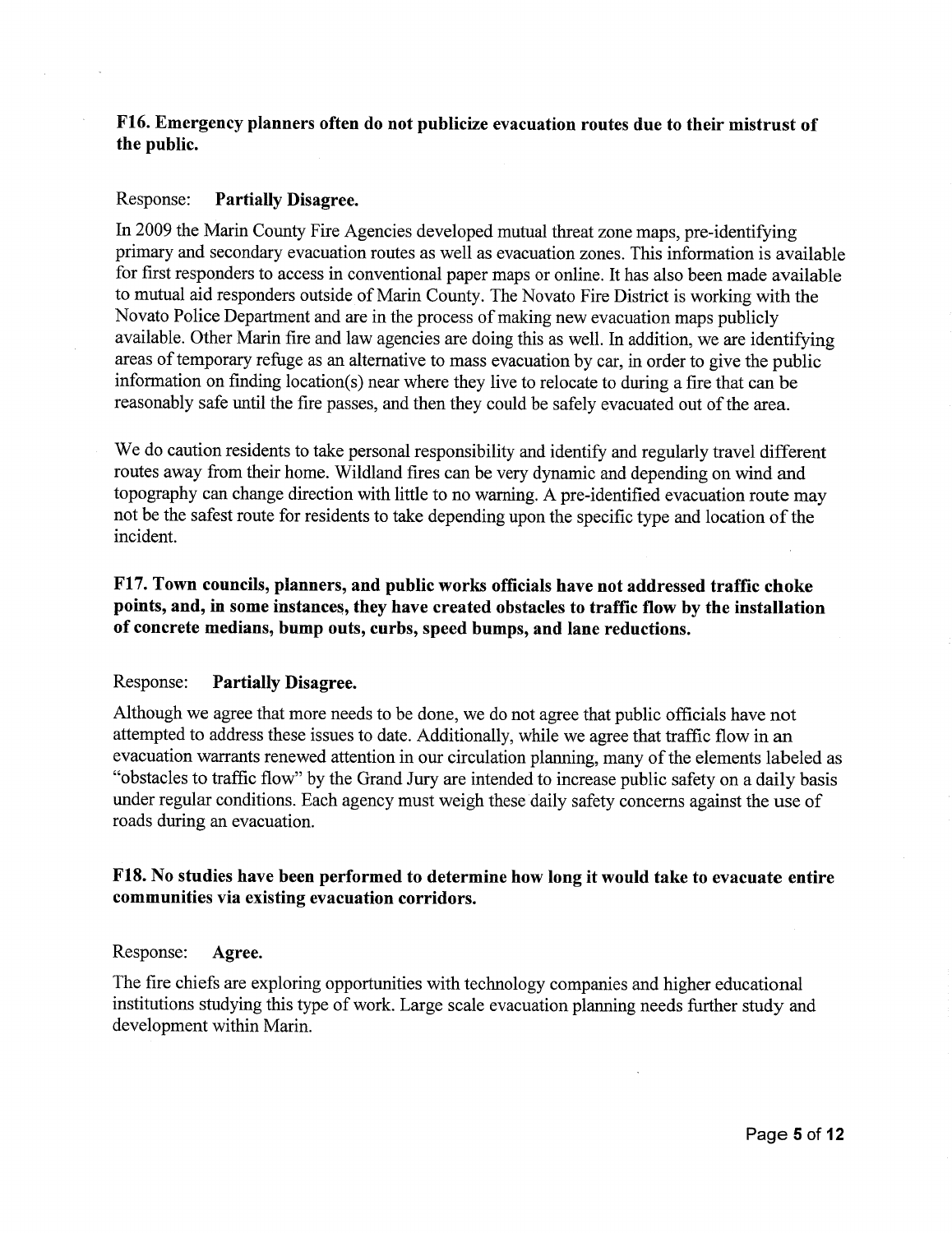F19. The implementation of traffic-light sequencing and coordination to allow mass egress, and the conversion of two-way roads into one-way evacuation routes to ease traffic congestion, are dangerously delayed and years away from being implemented.

#### Response: Agree.

Large scale evacuation planning needs to identify which corridors would benefit greatest from contra-flow traffic-light sequencing. Coordination with public works agencies and identification of funding sources would be needed to make this a reality.

## F20. Public transit is a neglected asset of emergency response preparedness: all operators except one transit agency are left out of the command structure and none is integrated into the emergency radio communication system MERA.

## Response: Partially disagree.

Use of the term "neglected' suggests an active decision to exclude transit from emergency response preparedness. The current arrangements reflect an assessment by transit officials of their ability to respond to disasters. Many of these protocols reflect planning for a broad spectrum of disasters that might occur, and it would be appropriate to revisit these protocols for the "new normal" concerning wildfire preparedness and response to an event concentrated in Marin County. Marin Transit, including Whistlestop, is an original member of MERA. The Golden Gate Transit District is included in the MERA Mutual Aid and Communications Plan.

## F21. A bureaucratic culture of complacency and inertia exists in Marin. Government often fails to act quickly to repair known gaps in emergency preparedness, to think flexibly, and to prioritize safety in its planning and policies.

#### Response: Wholly Disagree.

To the contrary, all fire agencies, the County, cities and towns are working together to explore the creation a countywide wildfire public safety program. Part of the impetus for this program is that we already acknowledge that more needs to be done to address this critical public safety issue in the face of what now is commonly referred to as the "new-normal." Accelerating climate change has led to larger, costlier, and more frequent wildfires in the state than ever before, burning almost year-round.

## F22. No countywide comprehensive, coordinated policies have been made and no funds have been allocated to prepare for wildfires.

#### Response: Wholly Disagree.

There are several coordinated documents, policies or procedures within Marin County including: Mutual Threat Zone Plan, 2016 Community Wildfire Protection Plan, and the 2017 North Bay "Lessons Learned" report. All of Marin's agencies are evaluating their budgets and making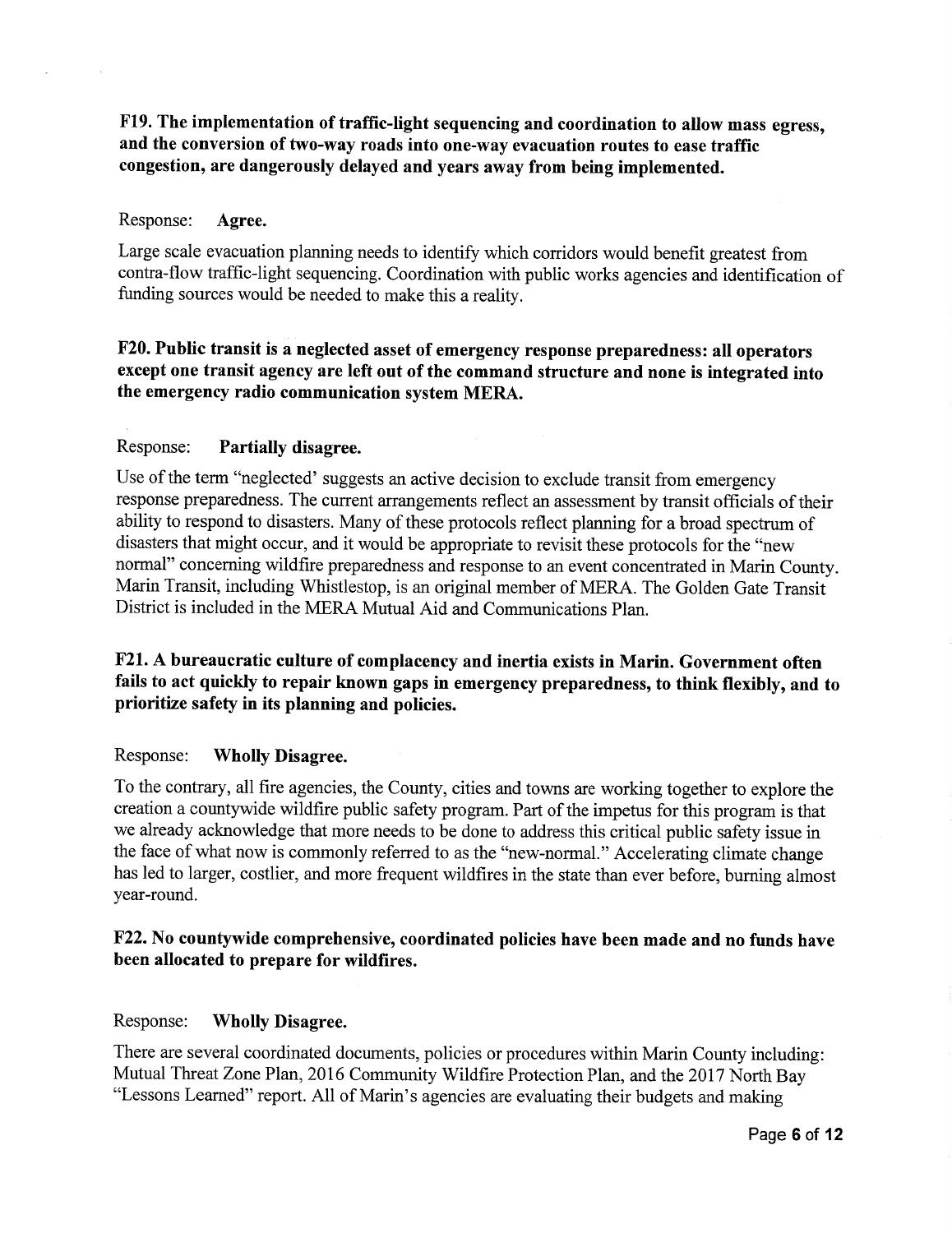difficult decisions to make more money available for wildfire preparedness. It is our belief that a stream of revenue dedicated to this purpose is the best route to addressing the resource needs identified in these documents.

## **RESPONSE TO MARIN CIVIL GRAND JURY RECOMMENDATIONS:**

**Rl. Create a comprehensive, countywide vegetation management plan that includes vegetation along evacuation routes, a campaign to mobilize public participation, and lowincome subsidies.** 

Recommendation R1 has not yet been implemented, but will be implemented in the future, **pending a County Wide Wildfire Public Safety JPA and the passage of a successful tax**  measure in March of 2020. The Marin cities, towns, fire agencies and the County are addressing this recommendation with a working group to explore the creation of a countywide wildfire public safety program governed by a countywide joint powers authority. We agree that more needs to be done to address this critical public safety issue in the face of what now is commonly referred to as the "new-normal." Accelerating climate change has led to larger, costlier, and more frequent wildfires in the state than ever before, burning almost year-round. Because of this, all fire agencies, the County, and its cities and towns are working together to explore the creation a countywide wildfire public safety program.

The program scope for an ongoing, locally-controlled, countywide wildfire public safety program would include the following:

- Fire fuel reduction and vegetation management
- Defensible-space home evaluations and education
- Evacuation planning and neighborhood preparedness
- Alert and warning enhancements
- Pursuit of grant funds for countywide efforts, as well as grant funding to assist seniors, financially disadvantaged and those with access and functional needs with preparedness measures.

This program would require new ongoing funding. We are currently exploring a potential countywide tax measure in March 2020.

**R2. Hire at least 30 new civilian vegetation inspectors and at least eight fire/fuels crews focused on fuel reduction in the high-risk areas of the county, including federal, state and local public lands.** 

**Recommendation R2 has not yet been implemented, but will be implemented in the future, pending a County Wide Wildfire Public Safety JPA and the passage of a successful tax measure in March of 2020.** NFD has initiated the hiring of one or more limited-term, fulltime Wildfire Mitigation Specialists as funds allow, (WMS) to go door to door in our Wildland Urban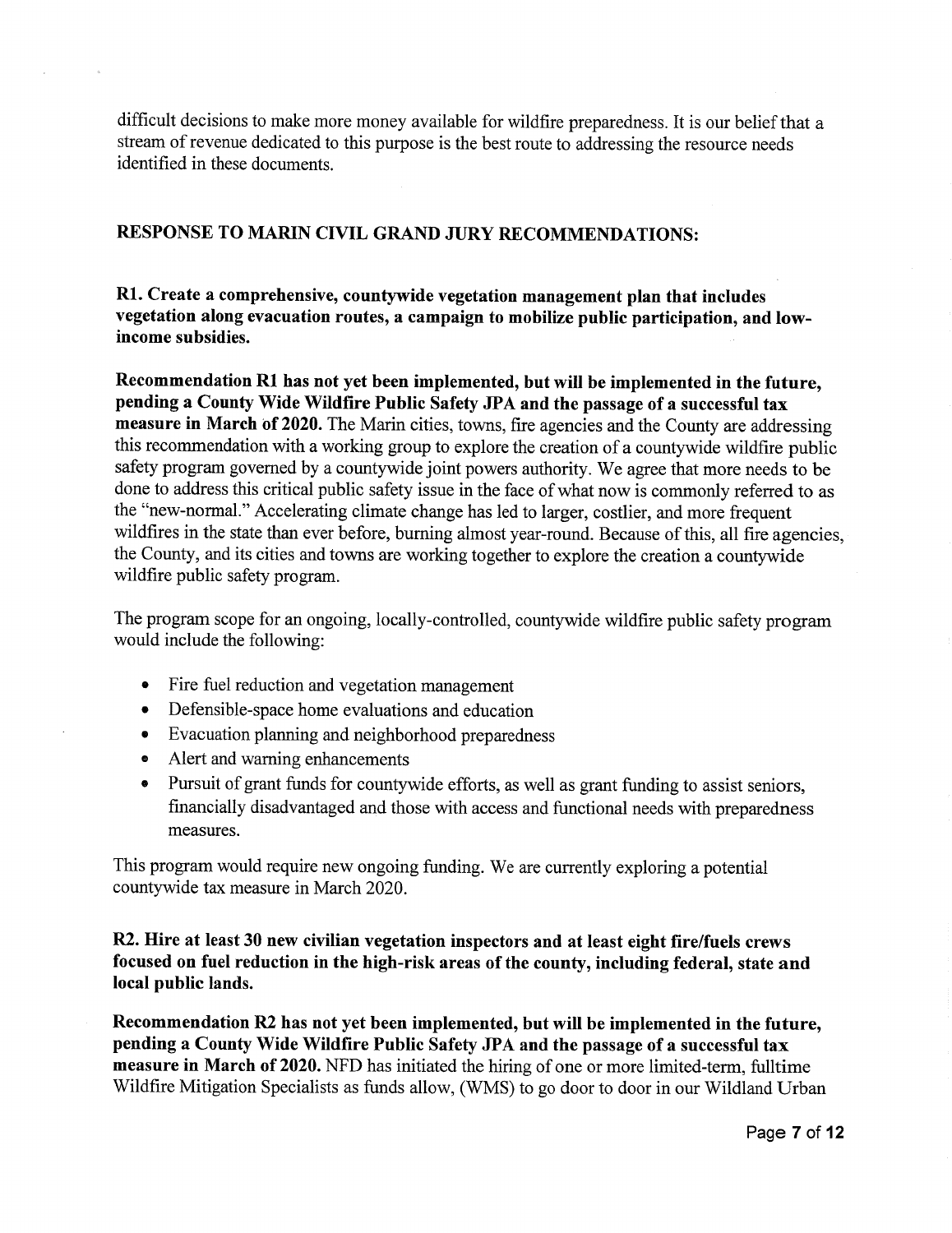Interface (WUI) Areas, to meet with property owners and evaluate the defensible space and ignitability of the structures in those areas.

As stated in our response to Recommendation No. 1, a countywide wildfire public safety initiative would include expanded defensible-space home evaluations, inspection and education. A working group of fire chiefs and city/town managers are exploring options to ensure the most appropriate and cost-effective solutions are considered to improve defensible space and reduce structural ignitability countywide. This enhanced program would require new, ongoing resources. The staffing of this effort would be subject to policy decisions of a countywide JPA and/or the governing board of responsible fire agencies.

## R3. Develop and implement a fast, streamlined procedure to enforce vegetation citations.

Recommendation R3 has not yet been implemented, but will be implemented in the future, pending a County Wide Wildfire Public Safety JPA and the passage of a successful tax measure in March of 2020. Legal due process requirements by their nature are not designed to be particularly fast or efficient. At the Novato Fire District our intention is to educate homeowners for cooperative compliance. Compliance can best be achieved by education and cooperative analysis of existing conditions. We are in the process of creating a new "Compliance Ordinance" that provides for faster streamlined procedures including citations and Notice and Orders once it is demonstrated that educative and cooperative approach and measures have failed to gain compliance. The timeframe for the adoption of the ordinance is December 2019.

Fire prevention officers throughout the county are working on a countywide, streamlined approach updating codes and processes. It is the intention of the group to implement some items as part of regular code adoption cycle this fall. Larger scale collaboration and a more streamlined approach will be addressed as part of the countywide wildfire public safety program. Addressing noncompliance would be a matter for each jurisdiction to address.

## R4. Adopt and deliver a comprehensive education program focused on action for all residents of Marin on a regular schedule by a team of expert trainers.

Recommendation R4 has not yet been implemented, but will be implemented in the future, pending a County Wide Wildfire Public Safety JPA and the passage of a successful tax measure in March of 2020. NFD is participating in the creation and delivery of a comprehensive wildfire preparedness presentation entitled, "Living with Fire." This is a presentation that is designed to reach all the majority of adults, including those with small children. We will deliver the presentation on a regular basis across the county, and it is our intent to hold at least three presentations in Novato through June 2020.

A countywide wildfire public safety program would include a comprehensive education program for all residents.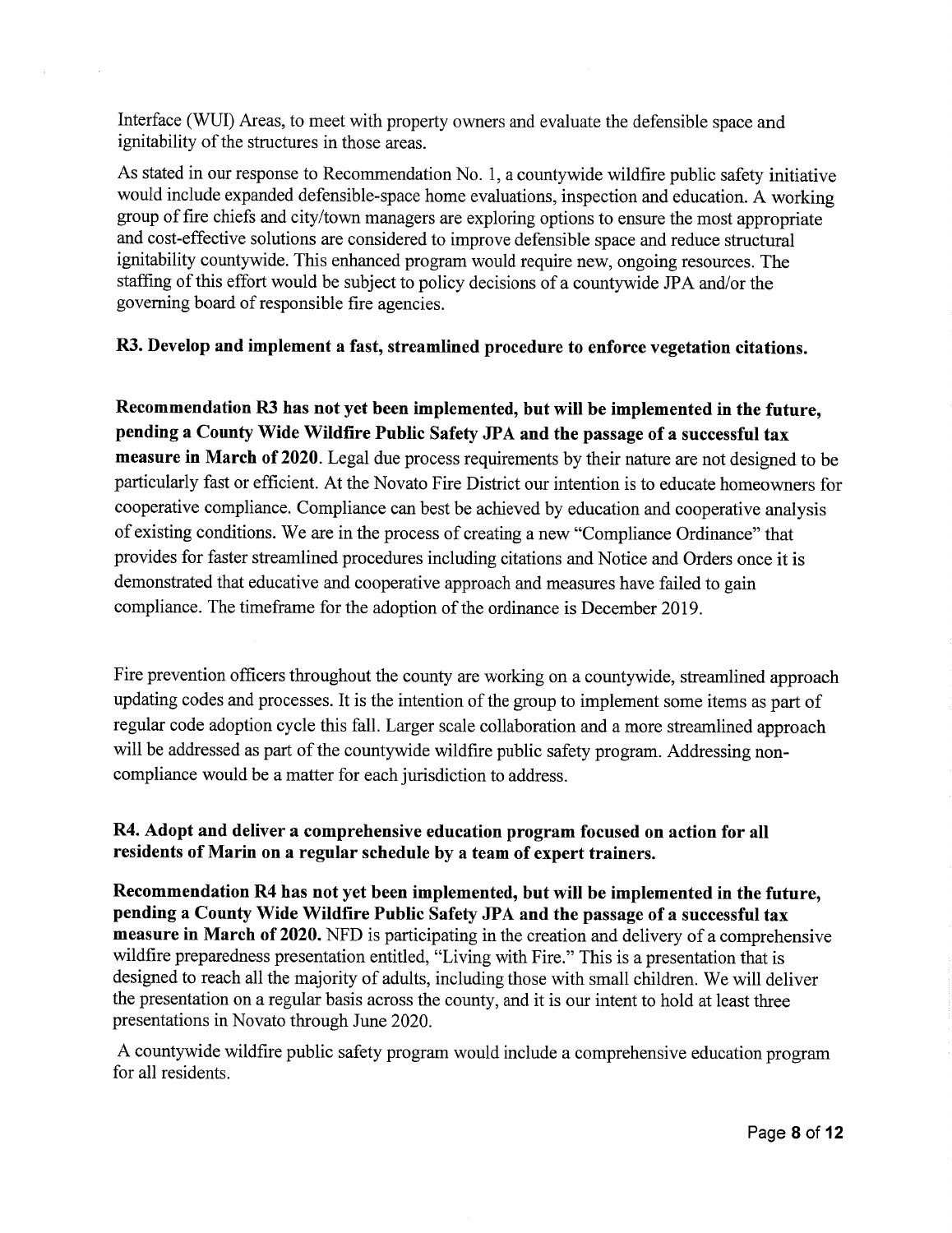## R5. Promote the creation of Firewise Communities in every neighborhood by all local jurisdictions.

#### Recommendation R5 has already been implemented.

Novato currently has 7 Firewise designated neighborhoods, and we expect to grow to 10 by this summer. They provide an annual, ongoing commitment to get organized, do a neighborhood wildfire assessment, and create an action plan, implement a fuel reduction or wildfire outreach event, commit a minimum of \$25.00 per household, and effectively reduce hazards and risks year after year.

Novato Fire has identified all of its WUI neighborhoods as areas of concern and called out as a goal to have Firewise neighborhoods in each of these areas in the 2016 Marin community Wildfire Protection Plan. The Novato Fire District continues to promote and support all of its neighborhoods to become Firewise designated.

As the Grand Jury report points out, Marin currently has over 30 Firewise neighborhoods. With the creation of a countywide wildfire public safety program, our current efforts can be substantially enhanced and expanded throughout the County.

R6. Employ individuals with skills in public speaking, teaching, curriculum design, graphics, web design, advertising, community organization, community relations, and diplomacy to educate the public.

#### Recommendation R6 has already been implemented.

We currently have very articulate fire professionals and FIRESafe Marin assisting with community organizations and educating the public. The Novato Fire Chief has taken a lead role in public outreach and diplomacy presenting at the January 24<sup>th</sup> "Wilder than Wild" documentary and wildfire forum, the May 2<sup>nd</sup> Novato PG&E Wildfire Public Safety Power Shutoff presentation, the May 4<sup>th</sup> 2019 County Wide Wildfire Forum, and other neighborhood homeowner association meetings. NFD has worked closely with design and marketing professionals on outreach materials including but not limited to: living with fire magazine, WUI mailers, door-hangers, banners, website information and updates, and draft evacuation maps for public use. We will continue to work in this area of graphic design and messaging that connects to diverse groups. We will also remain in the forefront with public meetings and additional civic engagement.

## R7. Collect Marin residents' information and add it to Alert Marin and Nixle databases to make them opt-out systems.

Recommendation R7 will not be implemented because it is not warranted or is not reasonable. Recommendation R7 is beyond the Fire District's authority and would require changes in State law. We will work with legislators to support bills like SB 46 (Hueso; 2019), which would allow local governments to enter into agreements to access resident cell phone contact information for enrolling county residents in a county-operated public emergency warning system. Novato Fire promotes the voluntary signups for this service and includes computer stations for the public to do so at all of its annual evacuation drills.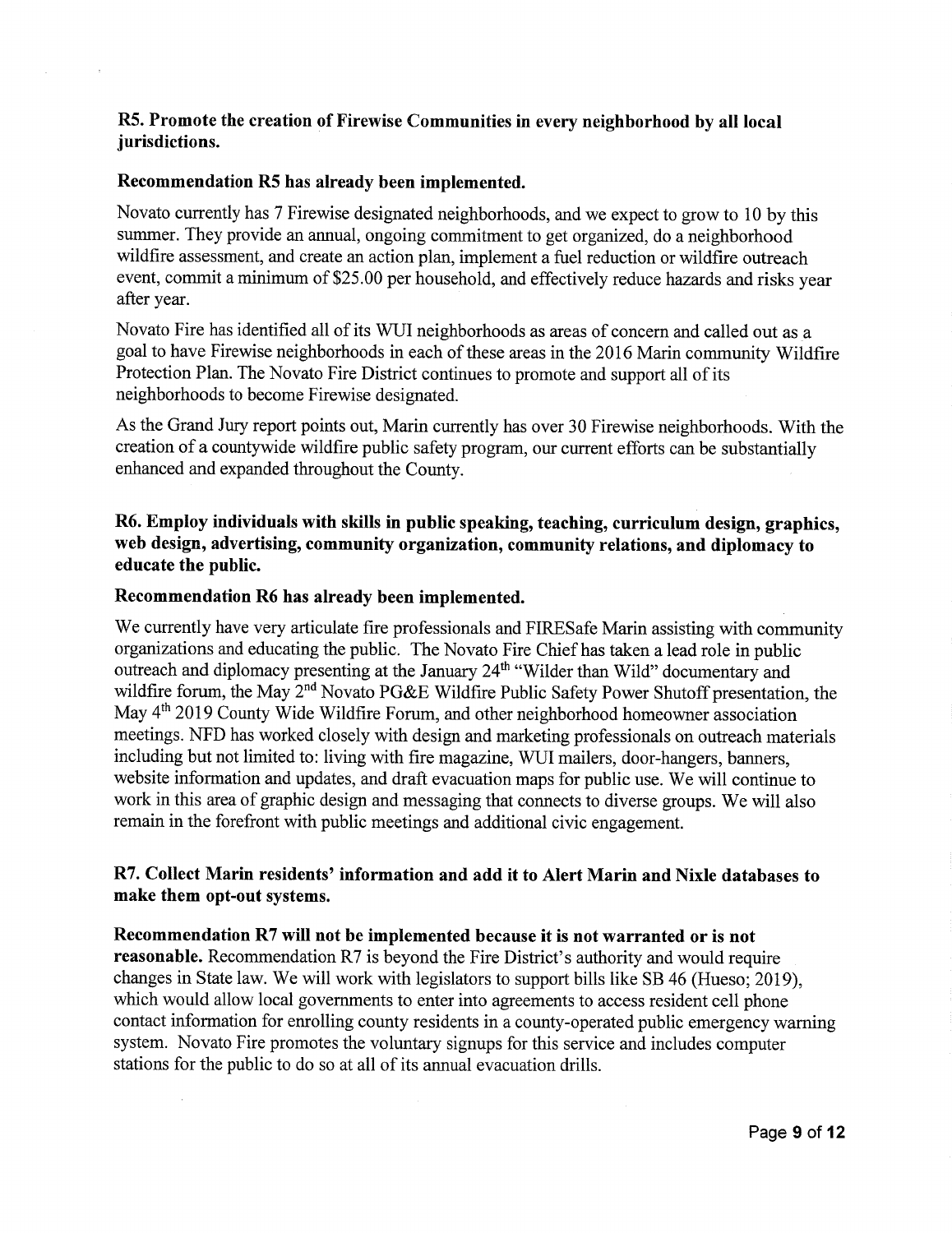The County of Marin OES is also pursuing newly available authority to cooperate with utility companies to obtain customer data for these purposes, but state legislation would be needed to obtain cell phone contact information.

## **R8. Expand the use of sirens with LRADs.**

**Recommendation R8 will not be implemented because it is not warranted or is not reasonable.** These siren systems have limited reach and little or no ability to be heard inside buildings or vehicles. Local testing in Marin has provided mixed results based on topography and other outdoor existing noise. This type of system will not be effective in many areas of the County.

There is a lot of debate about the effectiveness of warning sirens, especially in this era of advanced communications. There are many negative aspects to sirens/LRAD that need to be taken into consideration:

- **You Can't Hear Them:** Outdoor sirens not designed to be heard inside a structure; commercial or residential. Even people who live very close to a "tornado" siren can't hear them if they're sleeping, playing music, watching television, or are otherwise preoccupied. Outdoor warning sirens cannot be heard as designed in most new homes and commercial structures. In addition, if the wind is blowing the wrong way the range of the sound is limited.
- **Unclear message:** To whom and for what reason is the warning siren alarm intended? Outdoor sirens/LRAD was never intended to warn people who are inside a structure. They were designed to notify people who were outside to move them inside into some kind of shelter. There is no "all clear" message with sirens, correcting false alarms.
- **False Sense of Security:** Sirens create a dangerous dependency on these fragile, unreliable devices. There seems to be a thought within everyone that it's not "bad" unless the warning sirens go off. Just because a siren isn't sounding doesn't mean a fire, flooding, or tornado isn't immediately about to hit you. Siren's create a dangerous false sense of security which may keep people in homes until the fire hits.
- **Regular testing of use and volume/sound** spill over and sound noise restrictions exceeded (monthly tests).
- **Malfunctions-not** working as intended-unreliable, many examples of this, then the public tend to blame government officials; there are some reports of high false alarm rates.
- **<sup>G</sup>Number of sirens required** to cover the city and unincorporated areas would be excessive (NFD 75 sq. miles to cover)
- **Costly to install power and maintain sirens;** and back-up generators for if the power goes off.

**R9. Research, develop, and publish plans for the mass movement of populations along designated evacuation routes.**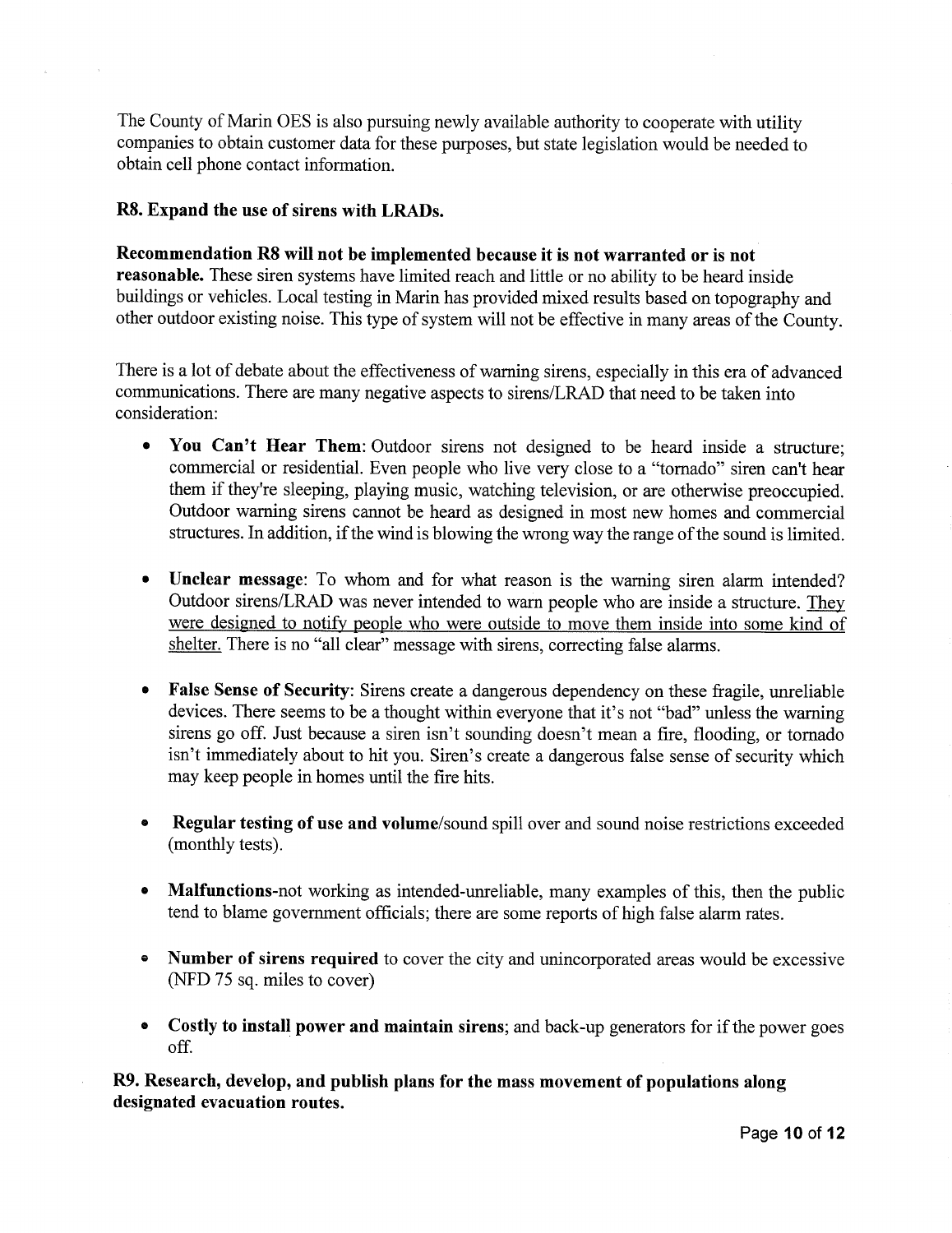**Recommendation R9 has not yet been implemented, but will be implemented in the future, pending a County Wide Wildfire Public Safety JPA and the passage of a successful tax measure in March of 2020.** Large scale evacuation planning needs to identify which corridors would benefit the most from contra-flow and traffic-light sequencing. The use of experts in this field should be engaged. Coordination with public works agencies and additional funding from a countywide wildfire prevention initiative will be a critical component to our success.

## **R10. Give the highest priority to mitigating known choke points and to maximizing the capacity of existing evacuation routes.**

**Recommendation R10 has not yet been implemented, but will be implemented in the future, pending a County Wide Wildfire Public Safety JPA and the passage of a successful tax measure in March of 2020.** Large scale evacuation planning needs to identify "choke points". The use of traffic analysis experts in this field should be engaged. Coordination with public works agencies and additional funding from a countywide wildfire public safety initiative will be a critical component to our success.

## **R11. Incorporate and prioritize plans for mass evacuations in all pending and future traffic/road projects along major escape routes.**

**Recommendation R11 has not yet been implemented, but will be implemented in the future, pending a County Wide Wildfire Public Safety JPA and the passage of a successful tax measure in March of 2020.** Consideration of mass evacuations is an important element for agencies to add to their assessment of road-related capital projects. However, prioritizing evacuation plans above all other considerations may lead to design decisions that impair other important considerations, such as safe use of roads on a daily basis. A balanced lifestyle of each project is required.

## **R12. Educate, prepare, and drill for evacuations in all communities.**

## **Recommendation R12 has been implemented.**

The Novato Fire District in conjunction with the Novato Police Department, Marin Sheriffs and CHP partners, conduct evacuation drills annually in neighborhoods on a rotating basis in May of each year. Thousands of Novato residents are contacted and invited to participate.

Although all Marin Fire agencies have done this work to some extent, a countywide wildfire public safety program would substantially expand efforts to educate, prepare and drill for evacuations throughout Marin.

## **R13. Fully integrate public transit into the MERA communications system without further delay.**

## **Recommendation R13 will not be implemented because it is not warranted or is not**

**reasonable.** The Novato Fire District has no authority to force the integration of public transit into the MERA communications system. Marin Transit, including Whistle-stop, is an original member of MERA. The member agencies of MERA welcome the addition of transit agencies serving